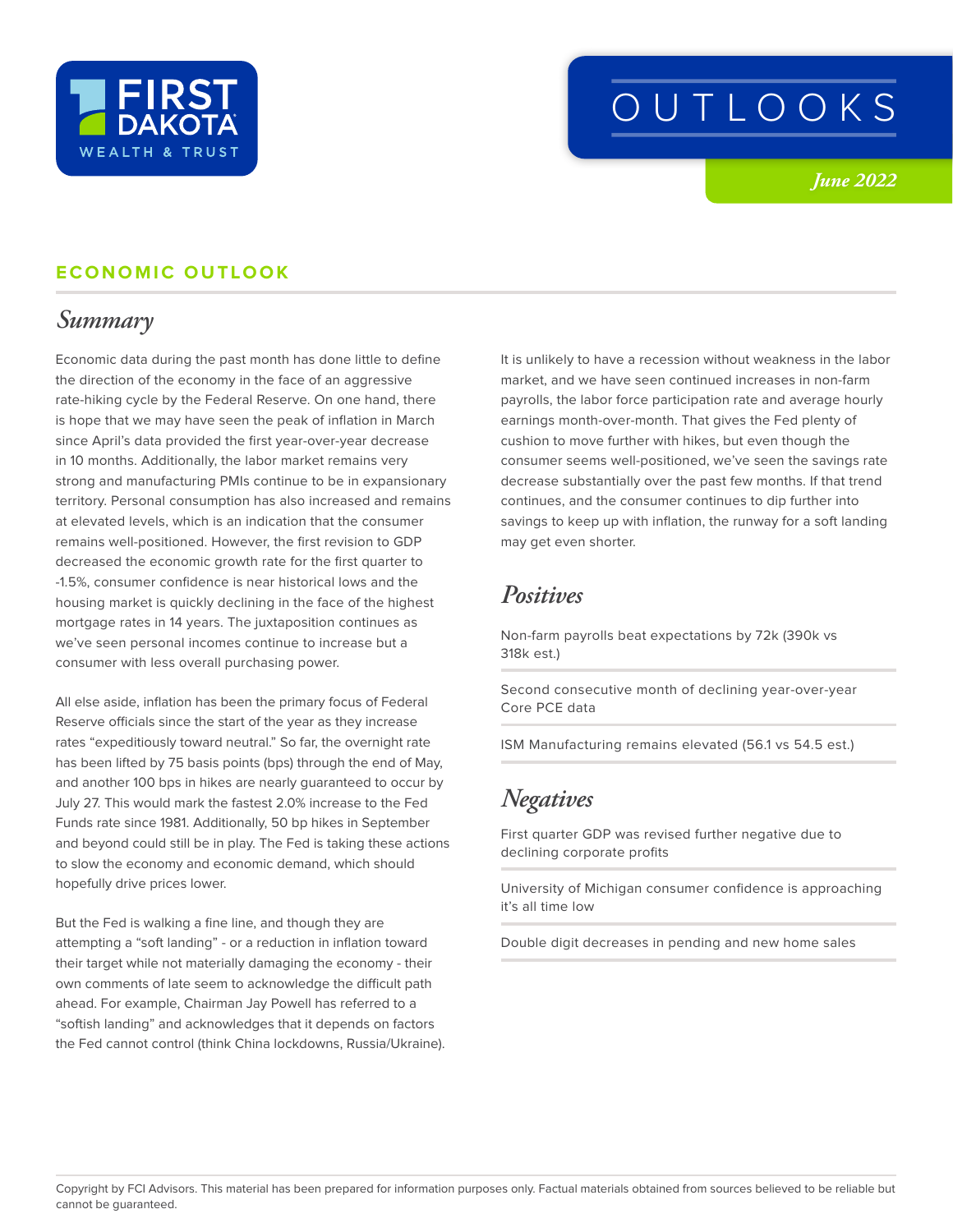

# OUTLOOKS

*June 2022*

#### **EQUITY OUTLOOK**

## *Summary*

Volatility continued throughout the month of May. The S&P 500 nearly roamed into bear market territory mid-month closing down 18.7% from the early January high of 4,796.56. Equities rallied late in the month and the S&P 500 finished flat on a price basis, up .22 points. This was particularly impressive considering the index had fallen 5.6% at its low point on May 19. Growth stocks continue to be challenged more than value. The Russell 1000 Growth Index fell 2.4% while the Russell 1000 Value Index rose 1.9%, on a total return basis.

The recent selloff in equities began with weakness in higher valuation and high momentum stocks. In recent weeks, selling spread to include higher quality, more traditionally resilient companies. With earnings season mostly in the books, any sign of weakness or uncertain guidance has largely been punished by investors, regardless of style.

While the strength in late May was welcome and may signal a market bottom was established, volatility will still quite likely persist throughout the summer. Many of the factors contributing to the market weakness remain problematic but there is some evidence of progress. The battle in Ukraine has shifted but the ultimate resolution remains unclear. Covid lockdowns in China have further stressed supply chains but the country is beginning to remove the lockdowns and open back up. Inflation in the U.S. may have officially peaked, with several prognosticators making this their new base case. The question

now becomes how long it will take for inflation to moderate to a comfortable level for both the Fed's Open Market Committee (FOMC) and the markets.

We believe the higher quality companies that have been unfairly discounted by the markets present an attractive opportunity for long-term investors. Capital market waters will eventually calm and those willing to invest in equities should be rewarded for their patience.

#### *Positives*

Peak inflation

Corporate balance sheets

## *Negatives*

Consumer sentiment

Supply chain and labor shortages

# *Unknowns*

Fed piloting challenges